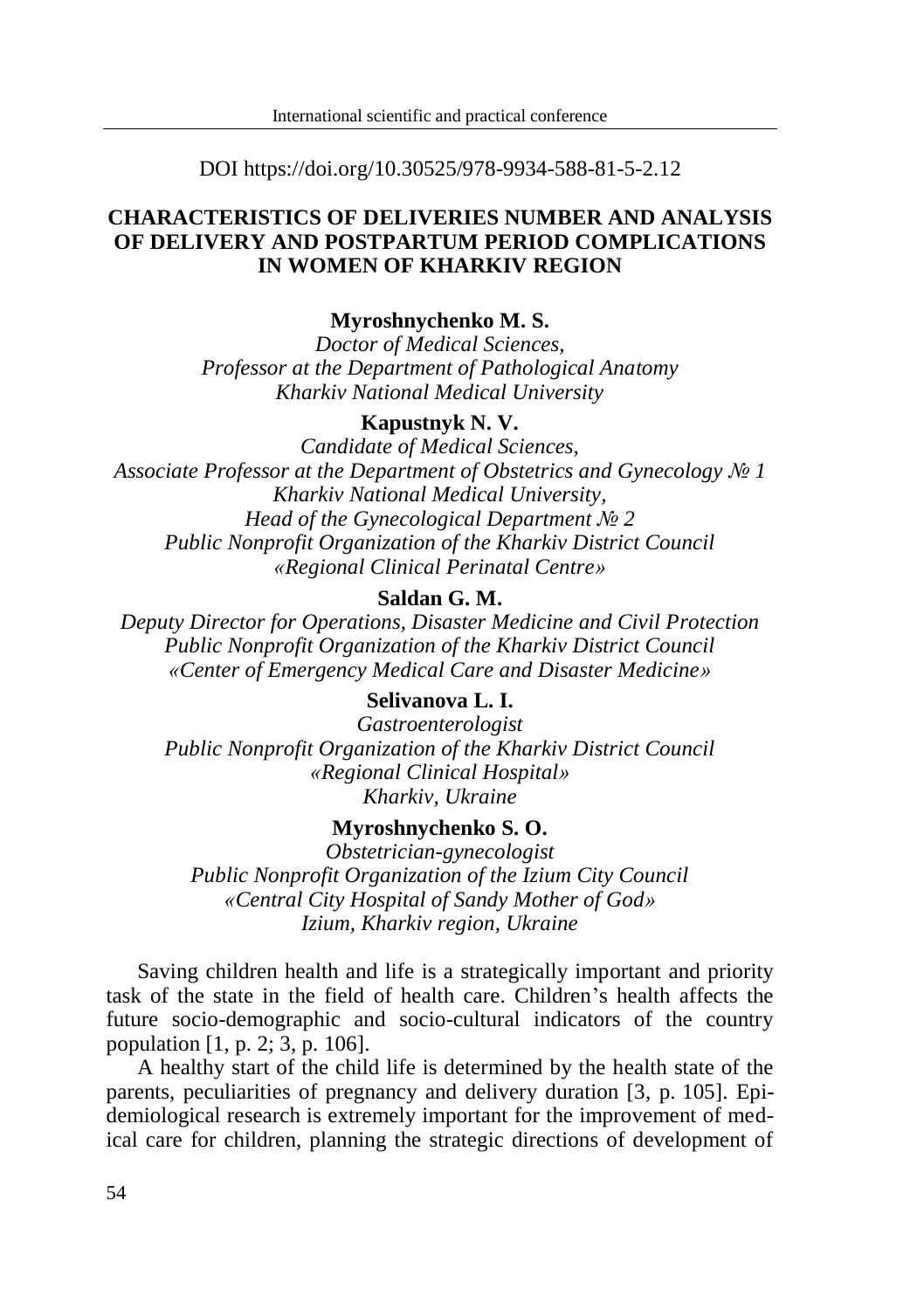the health care system of the country and a separate region, rational distribution of material resources, medical staff training [2, p. 103].

The aim is to analyze the quantitative characteristics of deliveries, complications of delivery and postpartum period in women of Kharkiv region.

Material and methods. The material of the study was the reporting documentation of the Communal Health Protection Institution «Kharkiv Regional Informational and Analytical Center for Medical Statistics» for the period from 2016 to 2018. Statistical processing of indicators was performed using Statistica 6.0, Microsoft Excel 2003.

Results. In Kharkiv region, there was a decrease  $(p<0.05)$  of the absolute number of deliveries for the period from 2016 to 2018. Thus, the indicator of the absolute number of deliveries in 2016 was 22929, in  $2017 -$ 21085, in 2018 – 18910.

Iron deficiency anemia (in 2016 – 2655, 11.58%; in 2017 – 2449, 11.61%; in 2018 – 2239, 11.84%), obstructed labour (in 2016 – 2218, 9.67%; in 2017 – 1981, 9.40%; in 2018 – 1891, 10.0%), edema, proteinuria, hypertensive disorders, including preeclampsia and eclampsia (in 2016 – 1102, 4.81%; in 2017 – 1183, 5.61%; in 2018 – 984, 5.20%), circulatory system diseases (in  $2016 - 895$ ,  $3.90\%$ ; in  $2017 - 904$ ,  $4.29\%$ ; in  $2018 - 783$ , 4.14%), labor activity anomalies (in 2016 – 736, 3.21%; in 2017 – 652,  $3.09\%$ ; in  $2018 - 569$ ,  $3.15\%$ ), thyroid gland diseases (in  $2016 - 721$ ,  $3.14\%$ ; in  $2017 - 679$ ,  $3.22\%$ ; in  $2018 - 677$ ,  $3.58\%$ ), venous complications (in  $2016 - 624$ ,  $2.72\%$ ; in  $2017 - 379$ ,  $1.80\%$ ; in  $2018 - 601$ ,  $3.18\%$ ), genitourinary system infections (in 2016 – 606, 2.64%; in 2017 – 548, 2.60%; in 2018 – 564, 2.98%), bleeding (in 2016 – 489, 2.13%; in 2017 – 393, 1.86%; in 2018 – 348, 1.84%), diabetes mellitus (in  $2016 - 135$ , 0.59%; in  $2017 -$ 137, 0.65%; in 2018 – 148, 0.78%) were identified among delivery and postpartum period complications in women of Kharkiv region.

**Conclusions.** In women of Kharkiv region there was a decrease of the absolute number of deliveries for the period from 2016 to 2018. Frequent complications of delivery and postpartum period were iron deficiency anemia, obstructed labour, edema, proteinuria, hypertensive disorders, including preeclampsia and eclampsia. The obtained results indicate the need to increase the work of hospitals in order to conduct effective preconception training for parents, medical activity and family well-being.

#### **References:**

1. Antipkin Yu. G., Volosovets О. P., Maidannik V. G., Berezenko V. S., Moiseenko R. О., Vygovska O. V. et al. Status of child population health – the future of the country. Zdorov'e Rebenka. 2018. No. 13(1). P. 1–11.